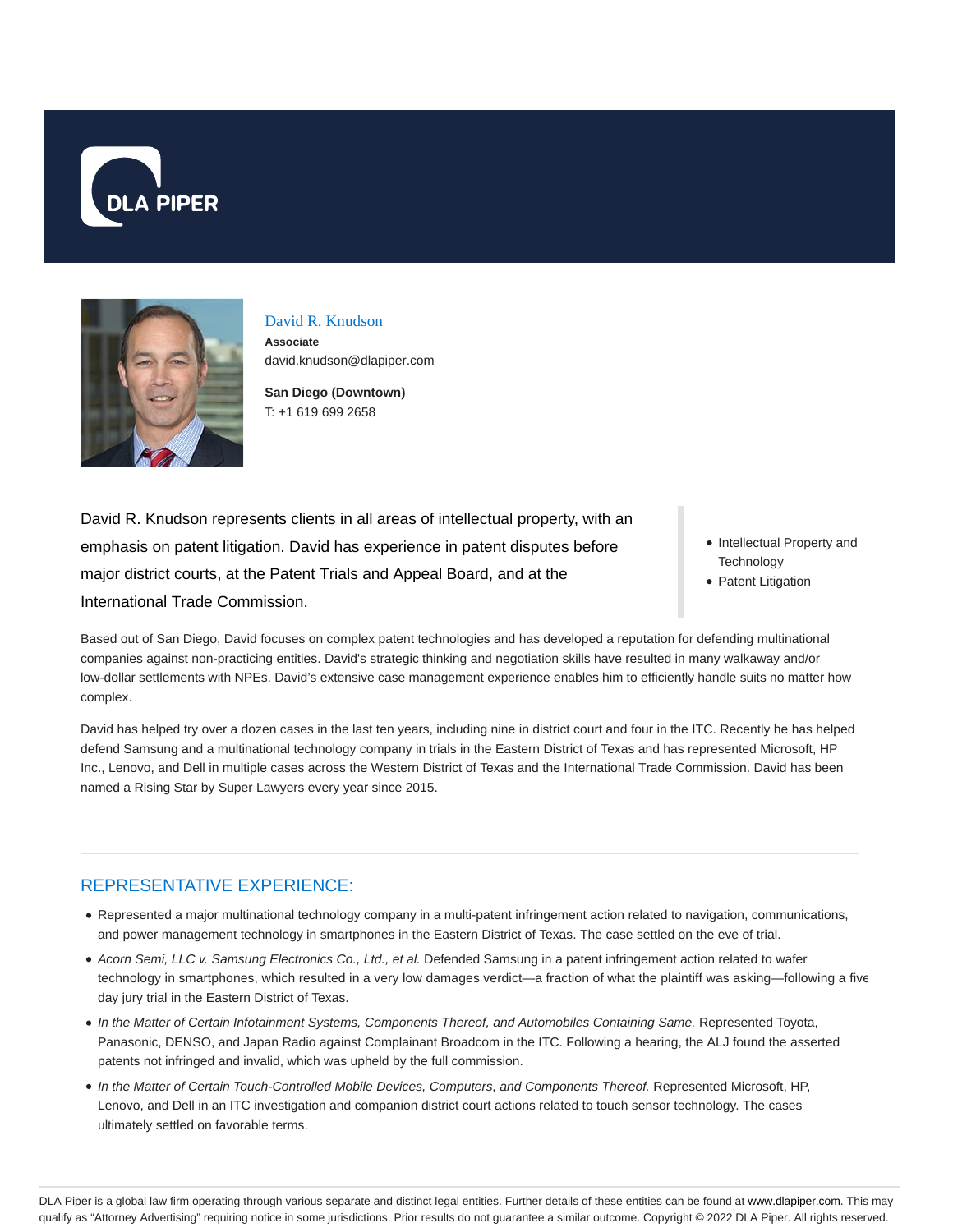- West View Research, LLC v. BMW of North America, LLC et al. Represented BMW in a patent infringement action related to the infotainment systems in BMW's vehicles. The case settled favorably.
- Virgin Atlantic Airways v. Delta Airlines. Represented the plaintiff in litigation involving a patented design for First/Business Class seats in the District of Delaware.
- Princeton Digital Image Corp. v. Hewlett Packard. Represented HP in patent litigation involving JPEG and camera exposure technology in the Southern District of New York. HP prevailed on summary judgment, which was affirmed on appeal.
- Lodsys, LLC v. Hewlett Packard. Represented HP in patent litigation involving computer hardware components and controllers in the Eastern District of Texas.
- Fortinet v. Sophos. Represented defendant in patent and trade secret litigations involving antivirus and encryption software and appliances in the Northern District of California and in the District of Delaware.
- Biogen Idec v. GlaxoSmithKline. Represented joint plaintiffs in a biopharmaceutical patent infringement suit related to a monoclonal antibody treatment for cancer in the Southern District of California.
- CareFusion 303 v. Sigma International. Represented plaintiff in patent litigation involving infusion pump technology in the Southern District of California.
- Alvarado Orthopaedic Research v. ConMed / Linvatec. Represented defendants in a patent licensing dispute in the Southern District of California. Defendants prevailed following a jury trial.
- Karoun Dairies v. Karoun Dairies. Represented defendant in an international trademark infringement lawsuit in the Southern District of California.

### **CREDENTIALS**

### Admissions

California

### **Recognitions**

David has been named a Rising Star in Intellectual Property Litigation by Super Lawyers every year since 2015.

## Prior Experience

Prior to joining the firm, David worked as a Deputy City Attorney for the Office of the San Diego City Attorney's Civil Division, Special Litigation Unit. He co-chaired a complex three-week jury trial in a civil action brought by the City against a former employee under the California False Claims Act. David's trial team obtained a favorable monetary verdict for the City.

### **Education**

- J.D., University of Arizona College of Law 2009 summa cum laude
- B.A., Creative Writing, University of Arizona 1999 summa cum laude

### **Courts**

- United States Court of Appeals for the Federal Circuit
- United States Court of Appeals for the Ninth Circuit
- United States District Court for the Northern District of California
- United States District Court for the Central District of California
- United States District Court for the Southern District of California
- United States District Court for the Eastern District of California